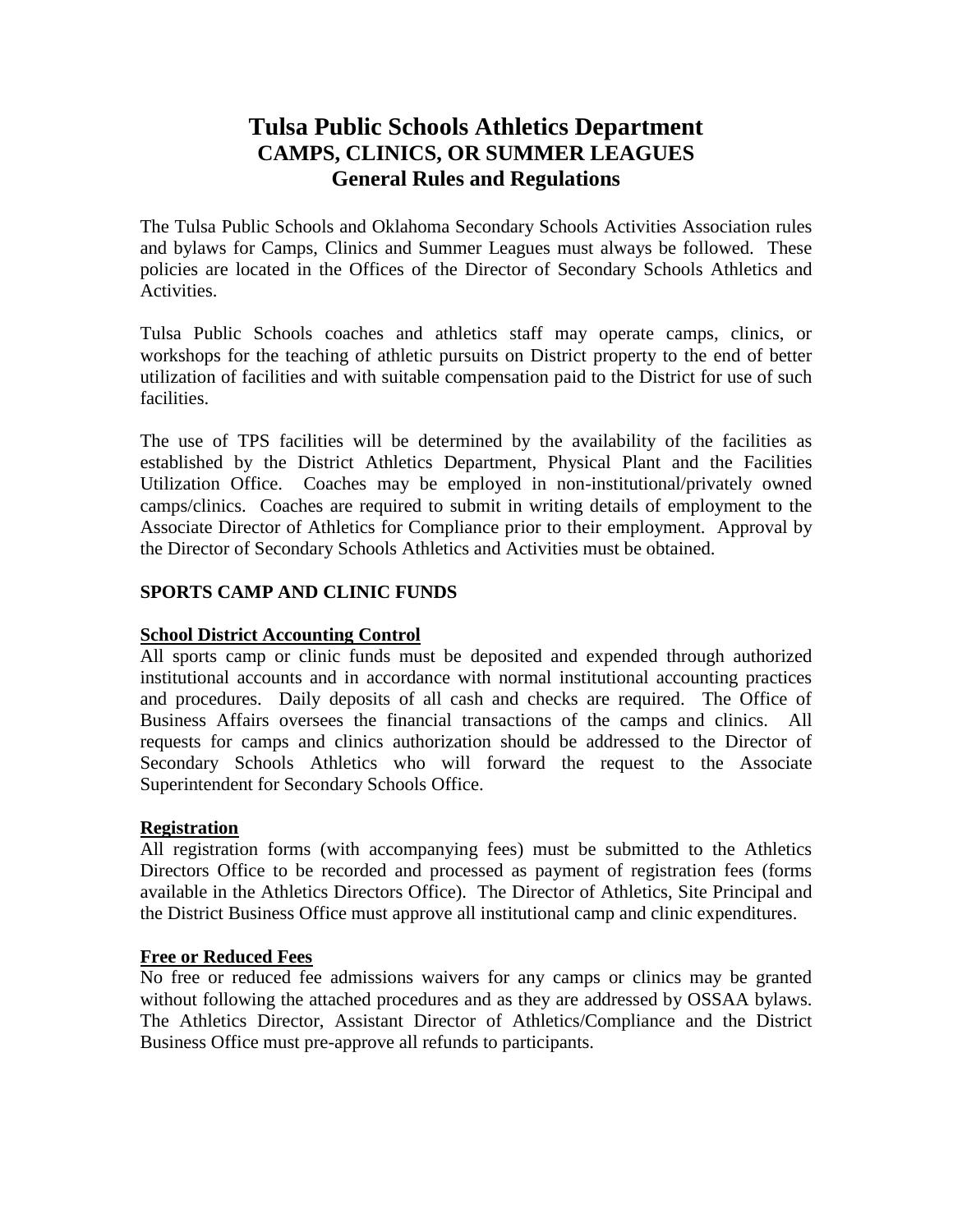### **Camps and Clinics Administrative Forms**

The appropriate reporting forms must be used and completed by the camp director and submitted to the Athletics Office (forms available in Athletics Office).

Within (14) days following the conclusion of the camp or clinic a financial report/summary must be presented to the Athletics Office which will include the following:

- a. Staff compensation
- b. Receipts for registration fees
- c. A final list of registrants, no shows, free or reduced admissions recipients and refunds (including amount and reason for refund)
- d. A listing of expenditures related to facility usage, use/purchase of equipment, facility/field preparation, and maintenance and clean up.
- e. Concession sales
- f. Housing/meal expenses
- g. Promotion/advertising expenses
- h. Inventory of items used by participants (e.g., equipment, and shirts)

All camps and clinics are subject to financial audit by the Internal Auditor and the External Auditor.

### **PROCESS FOR DEVELOPINGCORPORATE SPONSORSHIP**

- 1. Any sports camp and/or clinic funds must be deposited and expended in accordance with normal accounting practices and procedures of the Tulsa Public Schools and with respect to OSSAA rules and regulations.
- 2. Receipts:
	- a. No free or reduced fee admission waivers for any camps or clinics (camp/clinic individual discounts and/or camp/clinic group discounts) may be granted without prior permission from the Assistant Director of Athletics for Compliance.
	- b. All deposits must be made intact on a daily basis. "Intact" means that all cash collected since the last deposit must be deposited and that no disbursements can be made from these un-deposited receipts.
- 3. All camps and clinics are subject to a financial audit by the External Auditor.
- 4. Any tax forms required (for example, in the instance of compensation pay) will be the responsibility of the District Business Office.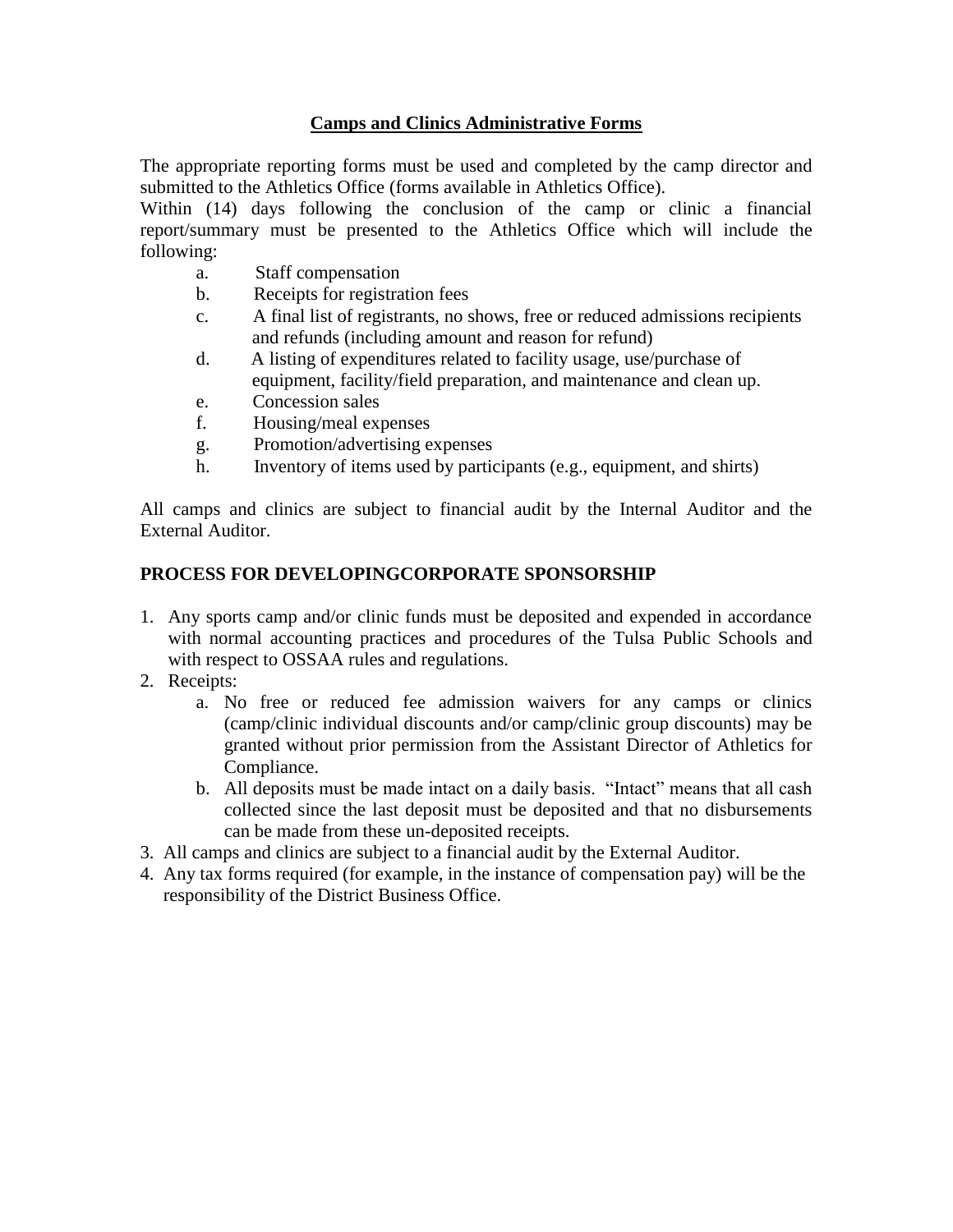### Tulsa Public Schools **CAMP/CLINIC APPLICATION INFORMATION AND FORMS Sports Camp and Clinic Funds**

### **Required Information Prior to Approval**

Purpose of the camp or clinic:

Type of camp or clinic (i.e. specialized, diversified or developmental) as defined by OSSAA legislation, including the sport(s) and activities to be conducted:

Facilities and equipment to be utilized:

Facilities Use Form approved? Yes No

Inclusive dates of the camp or clinic:

Characteristics of campers, age, schools attended:

Any restrictions on participants (e.g., age, sex, number):

Methods of soliciting participants (e.g., advertisements, distribution of brochures, invitations):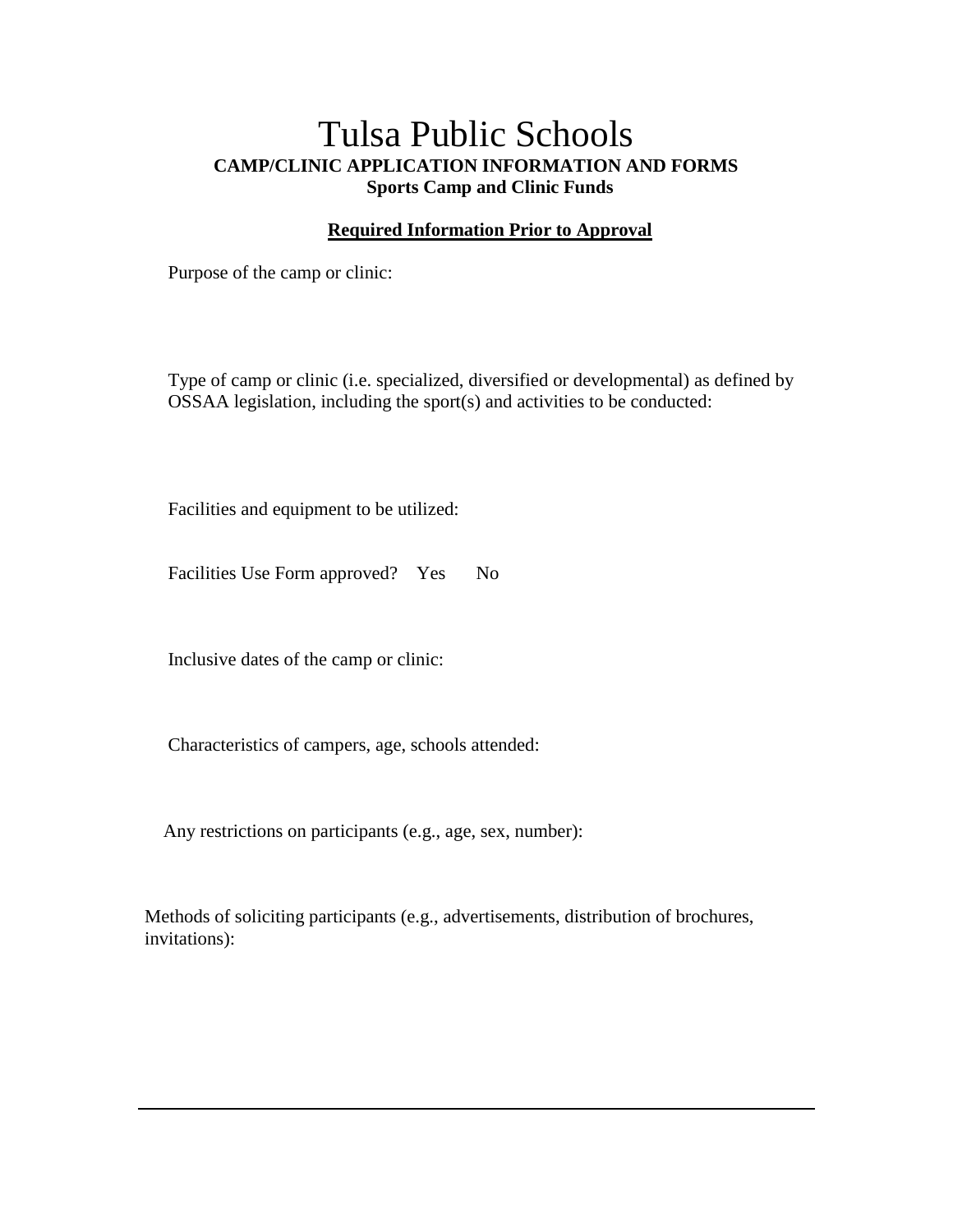Method, source and amount of payment for employees (e.g., stipend, honoraria, travel expenses, District payroll):

Responsibilities of employees (e.g., instructing, supervising, officiating, lecturing):

Registration fees (including deposits, refund policies and any consideration of free and/or reduced admissions, scholarships, group rates and discounts):

Schedule of camp or clinic activities (including amount of instruction, physical tests, and competition):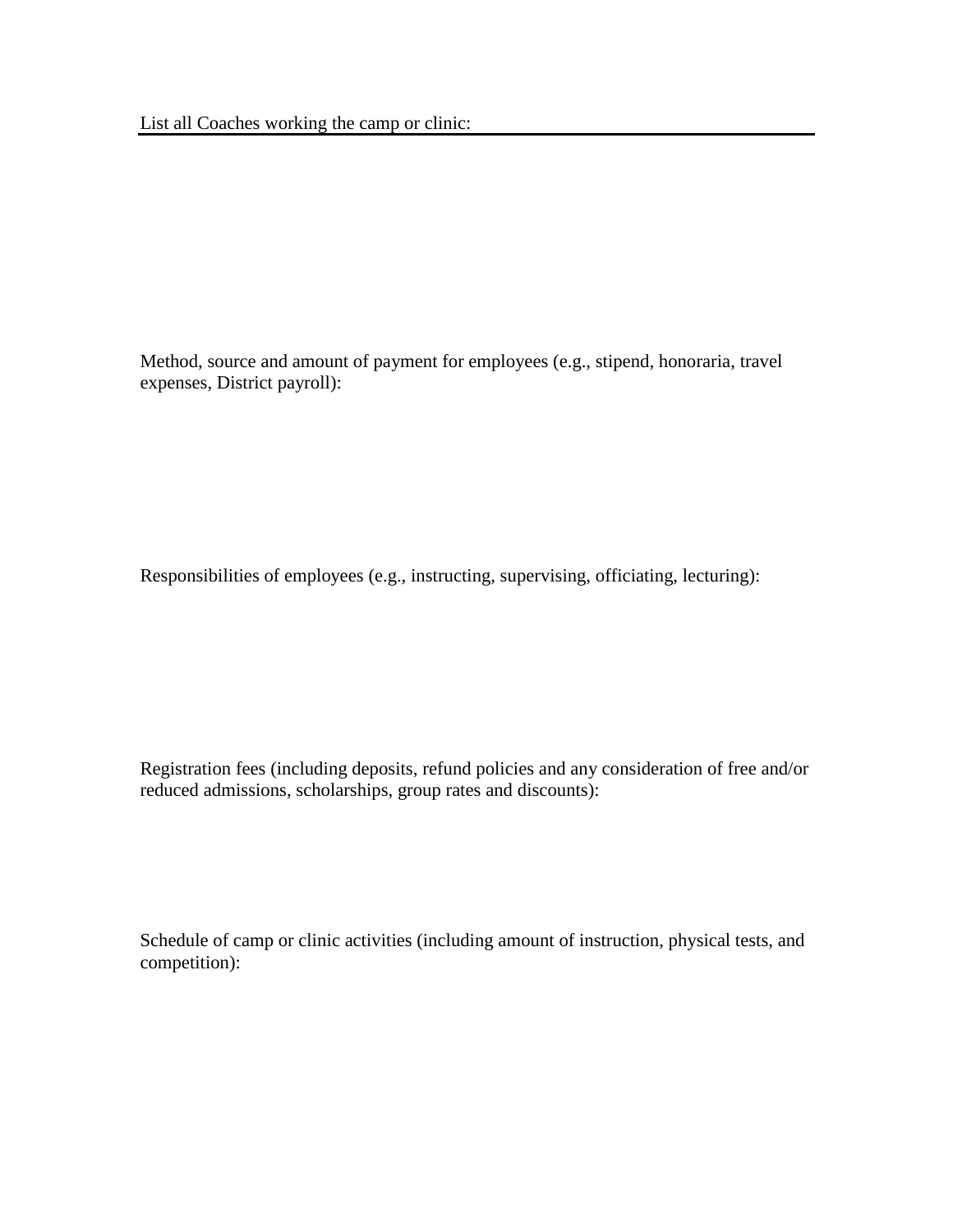Any and all awards and/or merchandise provided for campers and clinic attendees:

Concession arrangements (e.g., types of merchandise, expected revenues, concession employees):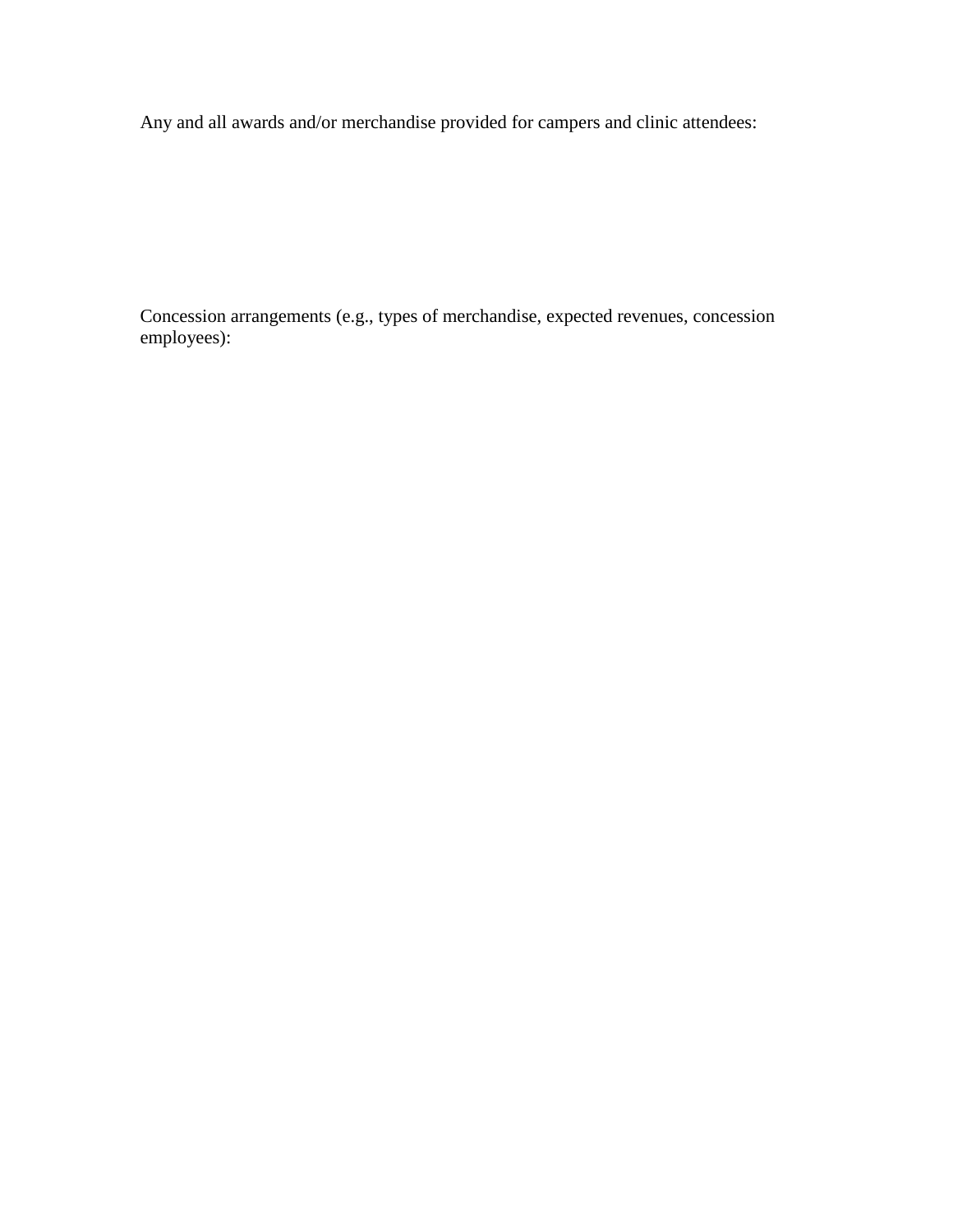### **General Information**

| The following information must be included on all sports camp or clinic<br>applications: |  |
|------------------------------------------------------------------------------------------|--|
|                                                                                          |  |
|                                                                                          |  |
|                                                                                          |  |
| Phone Number:                                                                            |  |
| School: School:                                                                          |  |
| Age: Height: Weight:                                                                     |  |
|                                                                                          |  |
|                                                                                          |  |
|                                                                                          |  |
|                                                                                          |  |
|                                                                                          |  |
| Medical Insurance Information:                                                           |  |
|                                                                                          |  |
|                                                                                          |  |
| Parent's Signature<br>Date                                                               |  |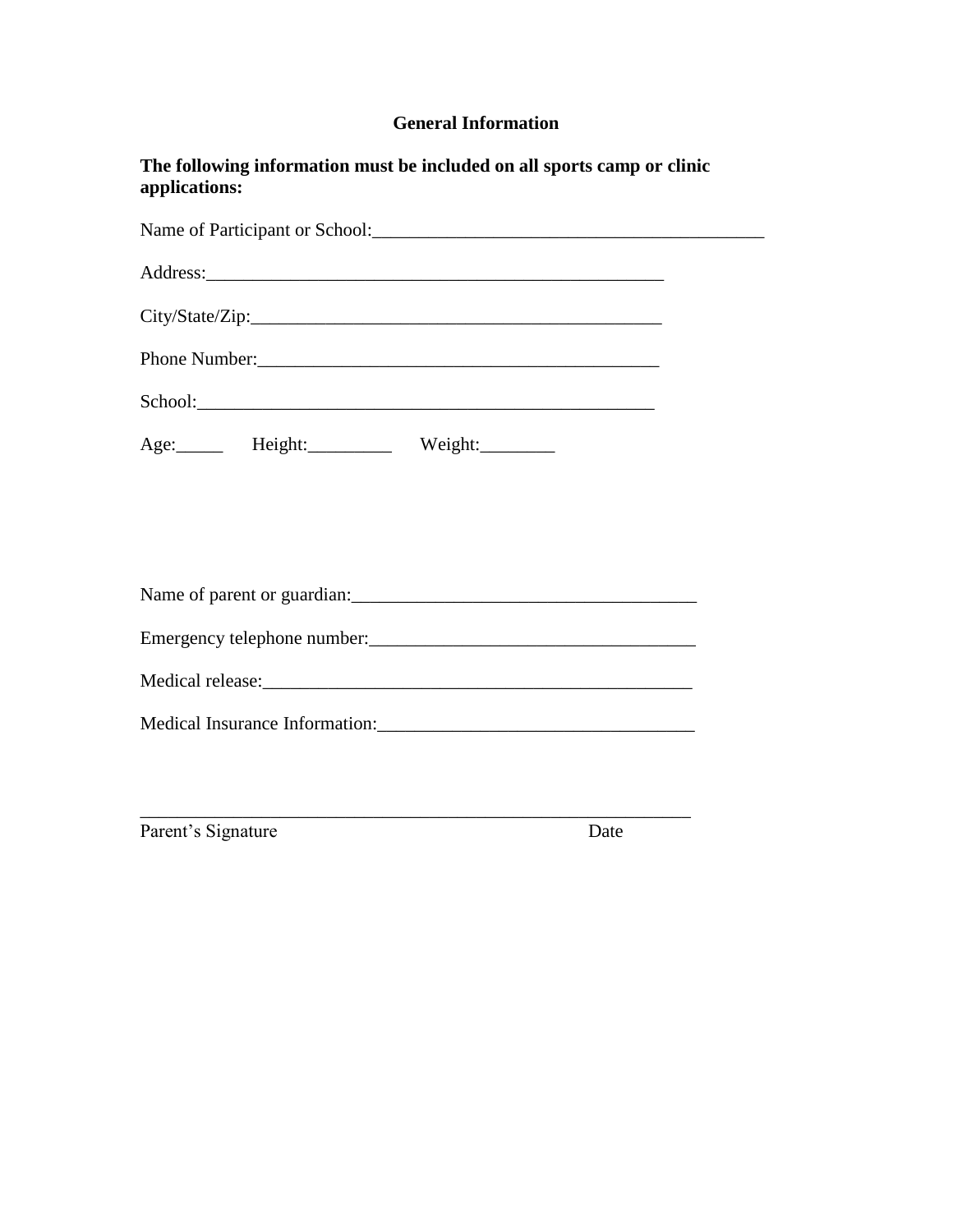### **Camp/Clinic Request Form (Form A)**

| Coach: |
|--------|
|--------|

 $Sport:$ 

Dates:\_\_\_\_\_\_\_\_\_\_\_\_\_\_\_\_\_\_\_\_\_\_\_ Facility or Location:\_\_\_\_\_\_\_\_\_\_\_\_\_\_

Who is responsible for the camp administration?

Description of purpose of the Camp/Clinic:

Camp financial structure: (Privately owned/incorporated, finances run through Tulsa Public Schools, etc.)

Facilities and equipment to be utilized:

Age group:\_\_\_\_\_\_\_\_\_\_\_\_\_\_\_\_\_\_\_ Projected # of Participants \_\_\_\_\_\_\_\_\_\_\_\_\_\_

Amount of registration fee: \$

Will any discounts be available? \_\_\_\_\_\_\_\_ Criteria? \_\_\_\_\_\_\_\_\_\_\_\_\_\_\_\_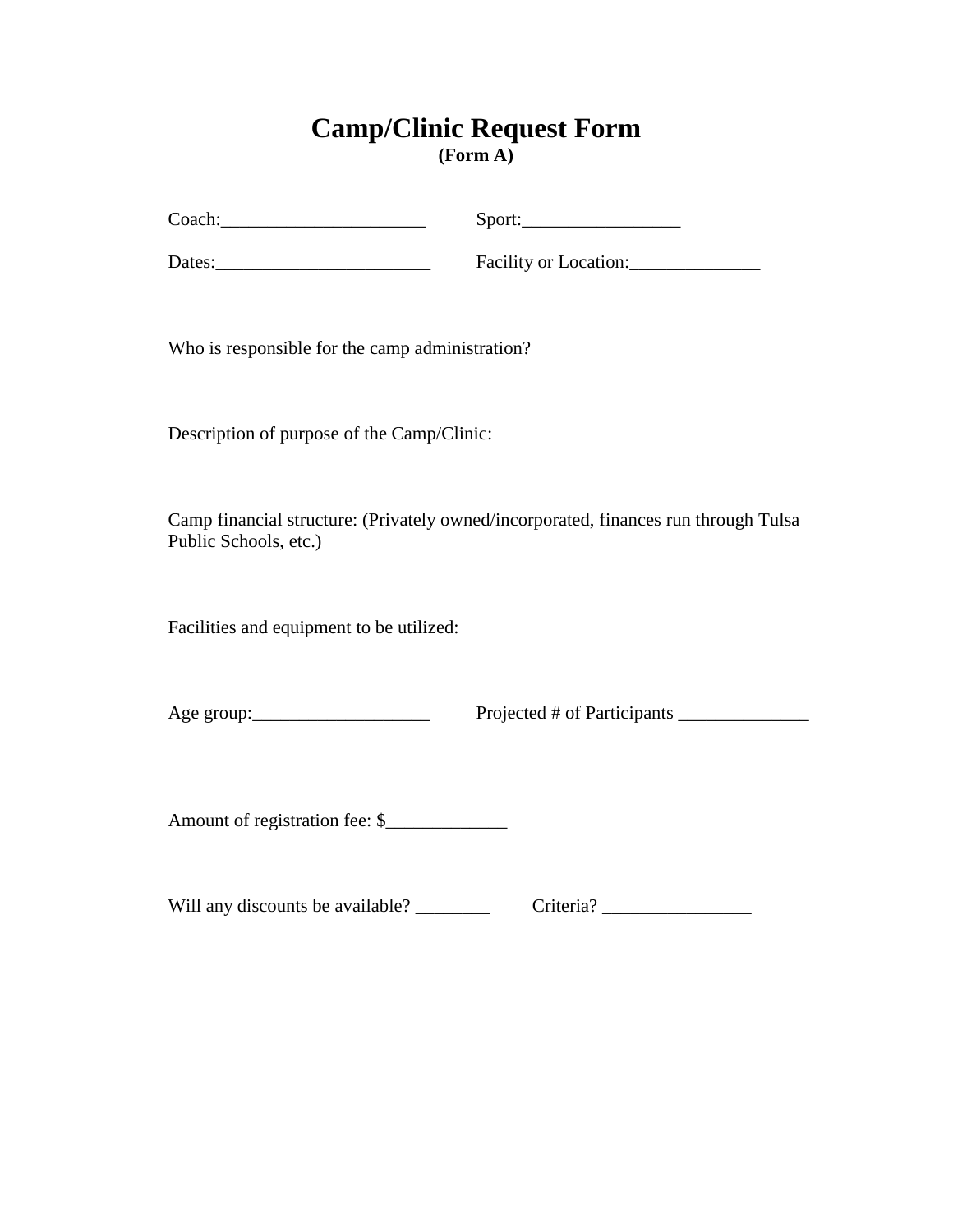### **Event Employee Information**

Number of employees:\_\_\_\_\_\_\_\_\_\_\_\_\_\_\_

Type of employees (coach, counselor, lecturer):(Please attach a copy of job descriptions for each)

Describe any concession needs, if any: \_\_\_\_\_\_\_\_\_\_\_\_\_\_\_\_\_\_\_\_\_\_\_\_\_\_\_\_\_\_\_

Will any awards or mementos be given? (Describe):

**Approval:**

**Director of Athletics Date** 

**Assistant Director of Athletics/Compliance Date**

**\_\_\_\_\_\_\_\_\_\_\_\_\_\_\_\_\_\_\_\_\_\_\_\_\_\_\_\_\_\_\_\_\_\_\_\_\_\_\_\_\_\_\_\_\_\_\_\_\_**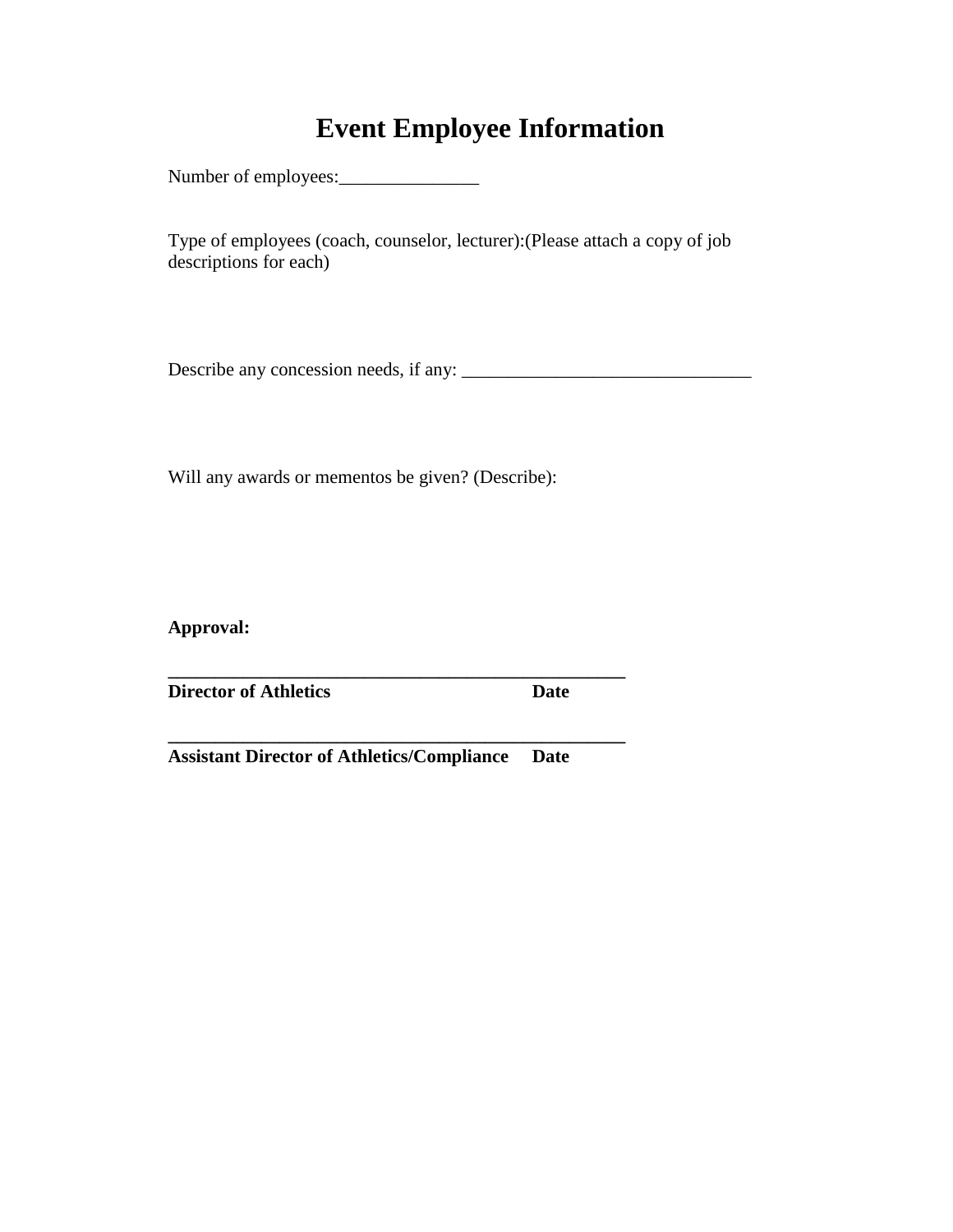### **Event Receipt List (Form B)**

| Name of Participant or School: | Type of Payment: e.g., credit card,<br>cash) Amount |  |  |
|--------------------------------|-----------------------------------------------------|--|--|
| 1.                             |                                                     |  |  |
| 2.                             |                                                     |  |  |
| 3.                             |                                                     |  |  |
| $\overline{4}$ .               |                                                     |  |  |
| 5.                             |                                                     |  |  |
| 6.                             |                                                     |  |  |
| 7.                             |                                                     |  |  |
| 8.                             |                                                     |  |  |
| 9.                             |                                                     |  |  |
| 10.                            |                                                     |  |  |
| 11.                            |                                                     |  |  |
| 12.                            |                                                     |  |  |
| 13.                            |                                                     |  |  |
| 14.                            |                                                     |  |  |
| 15.                            |                                                     |  |  |
| 16.                            |                                                     |  |  |
| 17.                            |                                                     |  |  |
| 18.                            |                                                     |  |  |
| 19.                            |                                                     |  |  |
| 20.                            |                                                     |  |  |
| 21.                            |                                                     |  |  |
| 22.                            |                                                     |  |  |
| 23.                            |                                                     |  |  |
| 24.                            |                                                     |  |  |
| 25.                            |                                                     |  |  |

**Approval:**

**Director of Athletics Date** 

**Assistant Director of Athletics/Compliance Date**

**\_\_\_\_\_\_\_\_\_\_\_\_\_\_\_\_\_\_\_\_\_\_\_\_\_\_\_\_\_\_\_\_\_\_\_\_\_\_\_\_\_\_\_\_\_\_\_\_**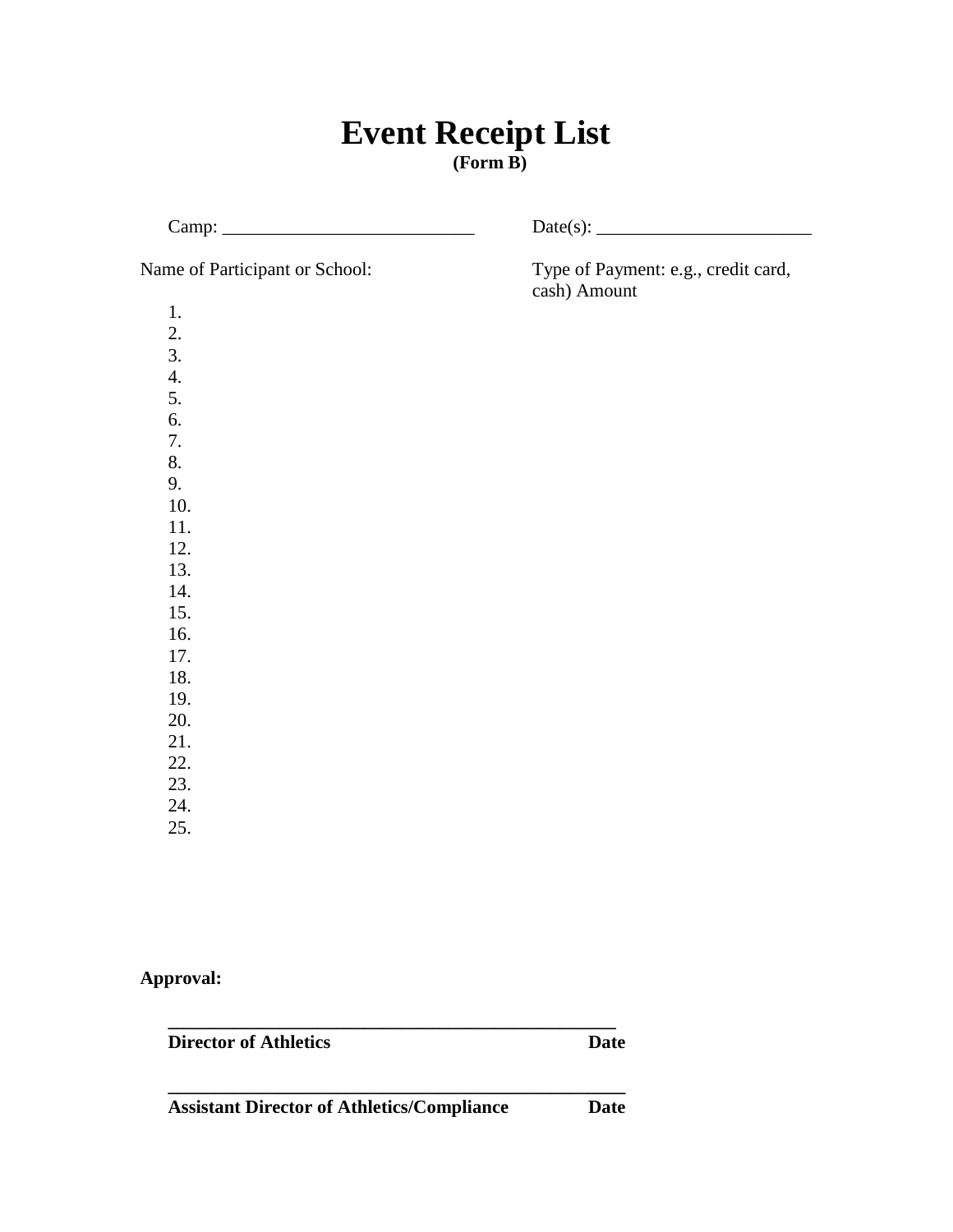# **Camp/Clinic, Summer League Refund List**

**(Form C)**

| $\text{ Camp:}\n \overline{\phantom{iiiiiiiiiiiiiiiii}}$ |                      |
|----------------------------------------------------------|----------------------|
| Reason for refund:                                       | <b>Refund Amount</b> |
| Reason for refund:                                       | <b>Refund Amount</b> |
| Reason for refund:                                       | <b>Refund Amount</b> |
| Reason for refund:                                       | <b>Refund Amount</b> |
| Reason for refund:                                       | <b>Refund Amount</b> |
| Reason for refund:                                       | <b>Refund Amount</b> |
| Reason for refund:                                       | <b>Refund Amount</b> |
| Reason for refund:                                       | Refund Amount        |
| Reason for refund:                                       | <b>Refund Amount</b> |
| Reason for refund:                                       | <b>Refund Amount</b> |

### **Approval:**

**Director of Athletics Date \_\_\_\_\_\_\_\_\_\_\_\_\_\_\_\_\_\_\_\_\_\_\_\_\_\_\_\_\_\_\_\_\_\_\_\_\_\_\_\_\_\_\_\_\_\_\_\_\_ Assistant Director of Athletics/Compliance Date**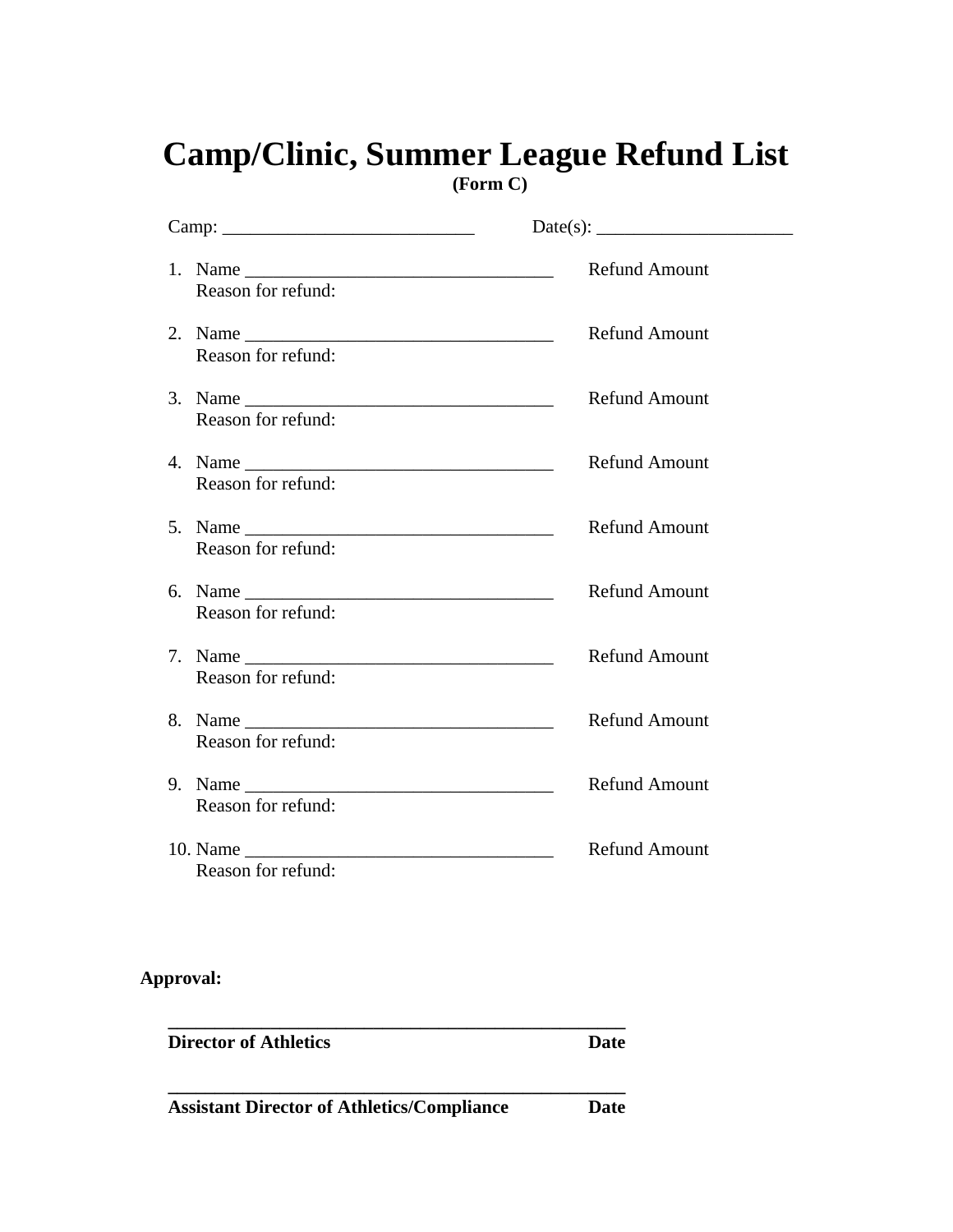## **Camp/Clinic, Summer League Individual Discounts**

**(Form D)**

| Reason for discount: | Discount Amount: |
|----------------------|------------------|
| Reason for discount: | Discount Amount: |
| Reason for discount: | Discount Amount: |
| Reason for discount: | Discount Amount: |
| Reason for discount: | Discount Amount: |

| <b>Director of Athletics</b>                          | Date |
|-------------------------------------------------------|------|
| <b>Assistant Director of Athletics for Compliance</b> | Date |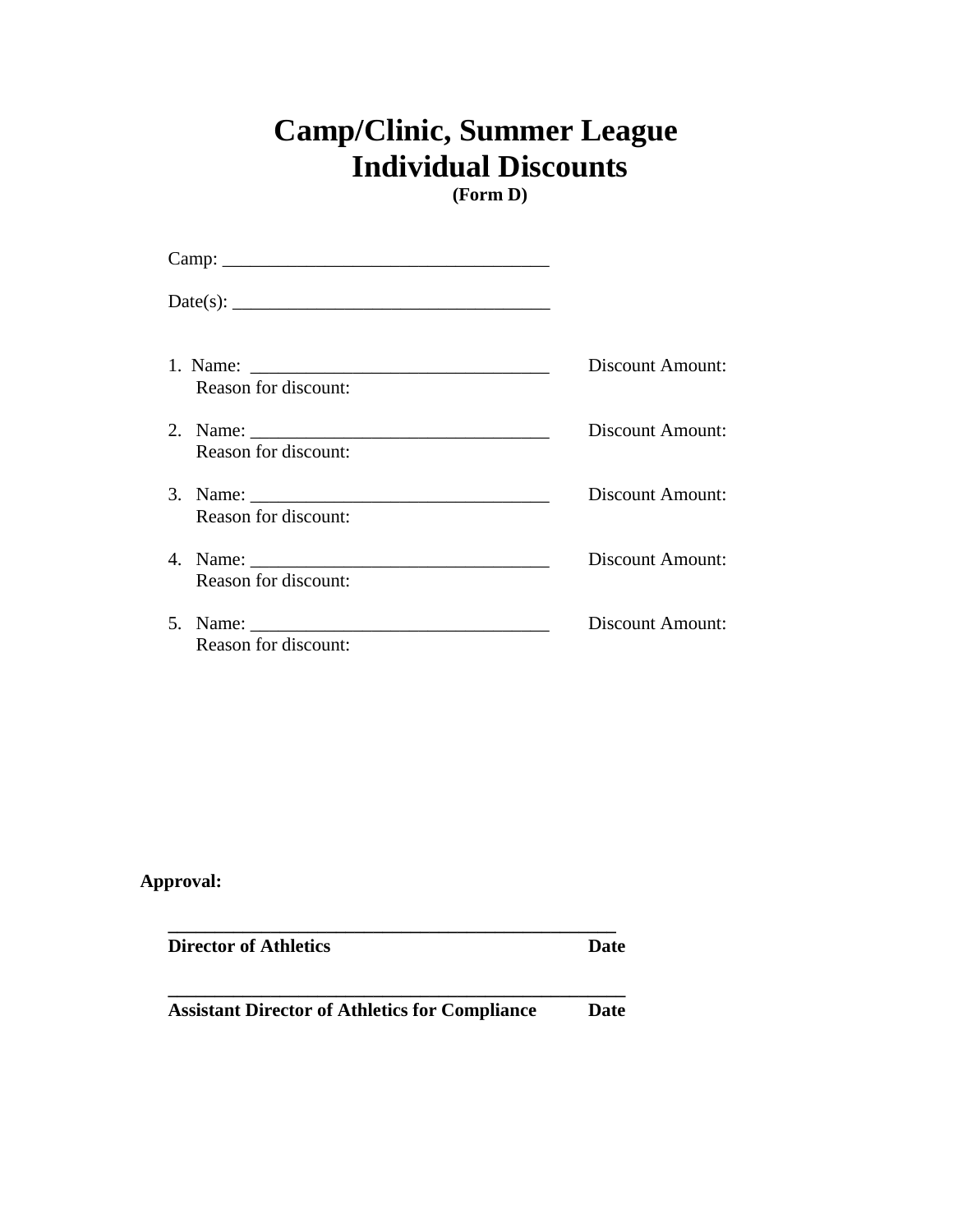# **Camp/Clinic Group Discounts**

**(Form E)**

| Date(s): $\qquad \qquad \qquad$ |  |
|---------------------------------|--|
|                                 |  |
|                                 |  |
|                                 |  |

| <b>Director of Athletics</b>                          | Date |
|-------------------------------------------------------|------|
| <b>Associate Director of Athletics for Compliance</b> | Date |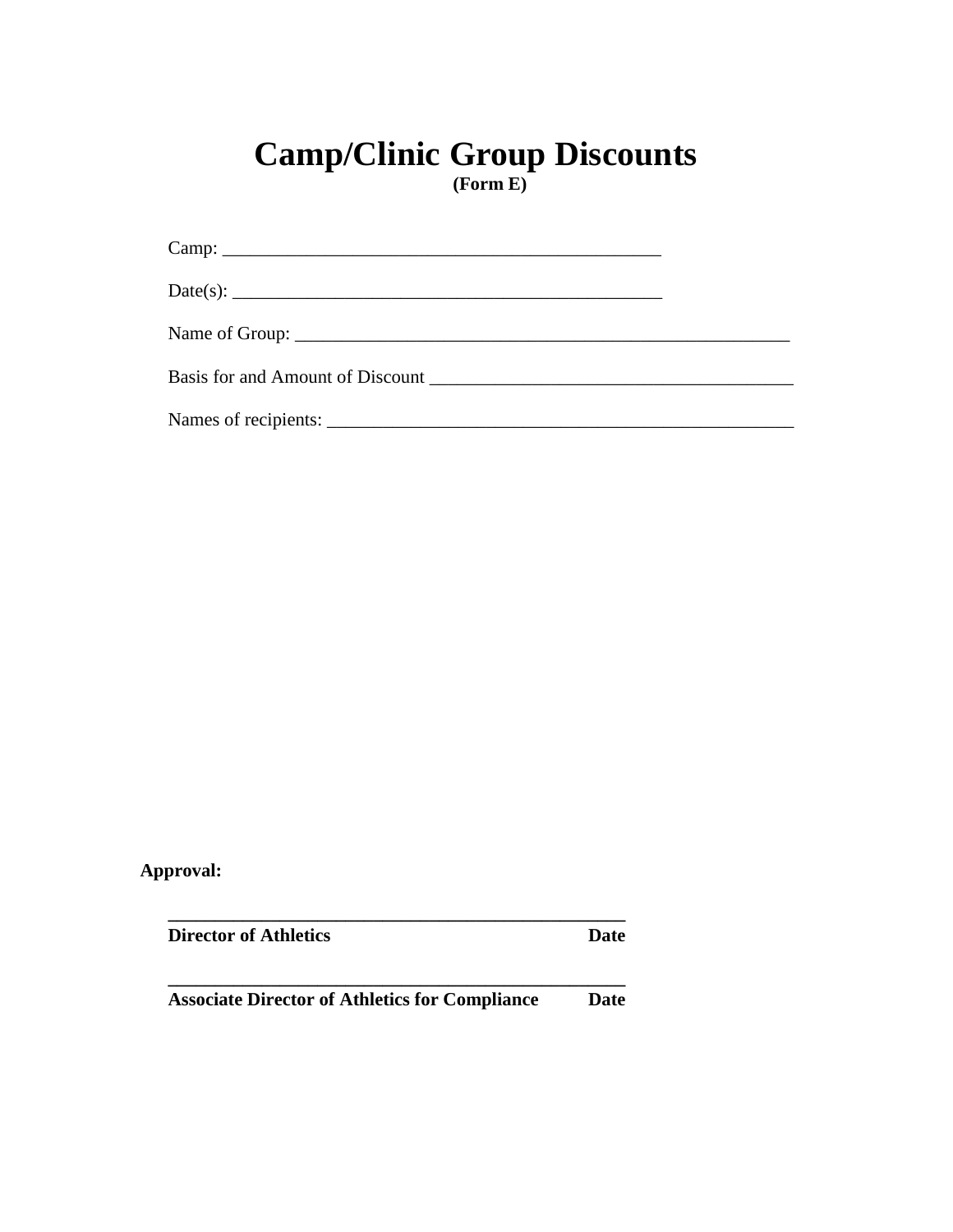## **Camp/Clinic/Summer League Staff & Compensation**

### **(Form F)**

Student-Athletes:

| Name<br>1. | SS# | Position | Compensation |
|------------|-----|----------|--------------|
| 2.         |     |          |              |
| 3.         |     |          |              |
| 4.         |     |          |              |
| 5.         |     |          |              |
| 6.         |     |          |              |
| 7.         |     |          |              |
| 8.         |     |          |              |
| 9.         |     |          |              |
| 10.        |     |          |              |
|            |     |          |              |

| <b>Director of Athletics</b>                          | Date |
|-------------------------------------------------------|------|
| <b>Associate Director of Athletics for Compliance</b> | Date |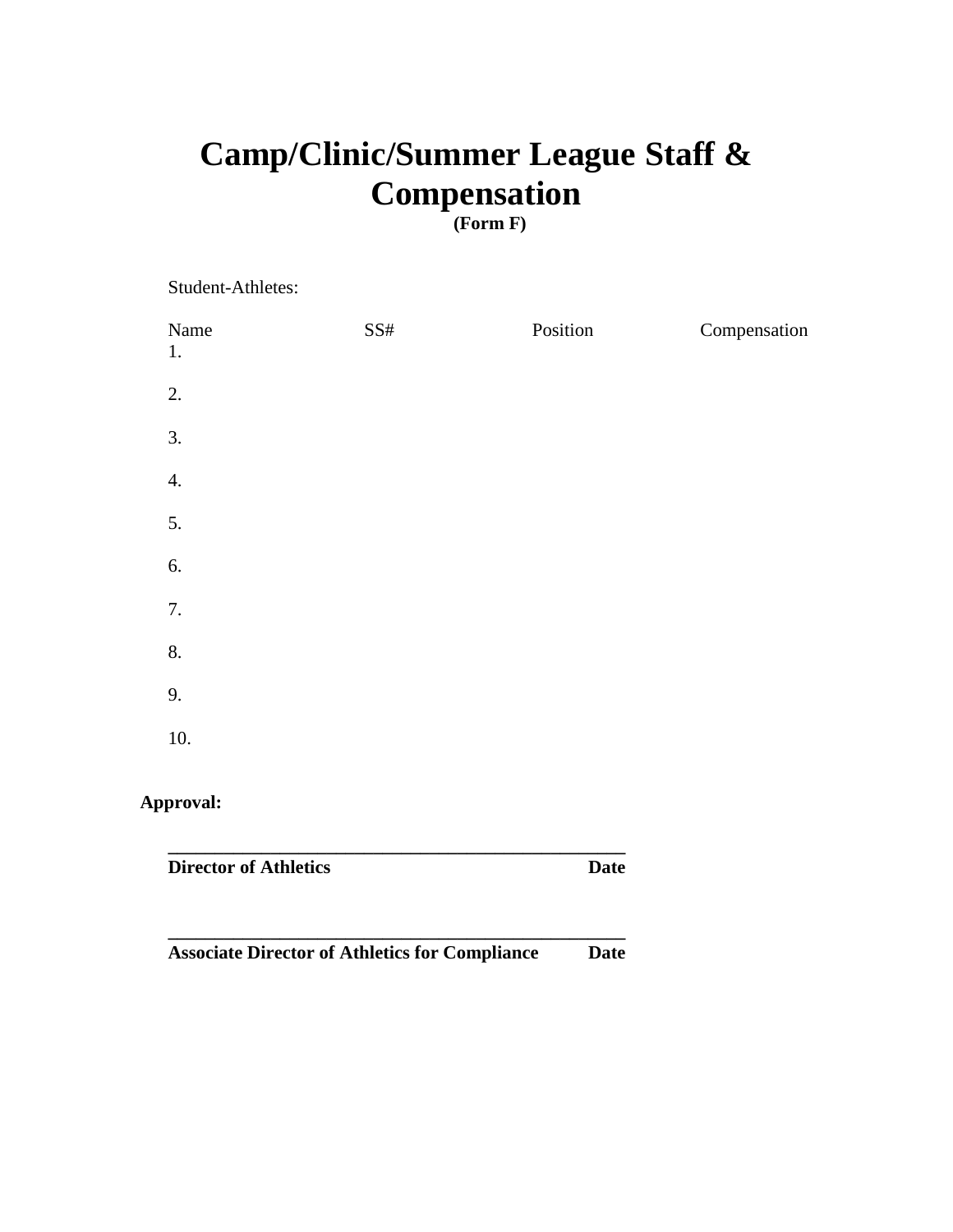## **Camp/Clinic/Summer League Staff and Compensation**

**(Form G)**

Camp: \_\_\_\_\_\_\_\_\_\_\_\_\_\_\_\_\_\_\_\_\_\_\_\_\_\_\_\_\_\_\_\_\_\_\_\_\_\_\_\_\_\_\_\_\_\_

Date(s): \_\_\_\_\_\_\_\_\_\_\_\_\_\_\_\_\_\_\_\_\_\_\_\_\_\_\_\_\_\_\_\_\_\_\_\_\_\_\_\_\_\_\_\_\_

Camp/Clinic Director: \_\_\_\_\_\_\_\_\_\_\_\_\_\_\_\_\_\_\_\_\_\_\_\_\_\_\_\_\_\_\_\_\_

Will transportation expenses or mileage be provided or reimbursed for any employee? If yes, please include the value associated with this benefit in the compensation column. Will the son/daughter of any employee receive free or reduced admission? If yes, please include the value associated with this benefit in the compensation column.

#### Athletics Department Employees:

| Name | SS# | Position | Compensation |
|------|-----|----------|--------------|
| 1.   |     |          |              |
| 2.   |     |          |              |
| 3.   |     |          |              |
| 4.   |     |          |              |
| 5.   |     |          |              |

Brief Description of Duties for event Employees:

High School/College Coaches working event:

| Name | SS# | Position | Compensation |
|------|-----|----------|--------------|
| 1.   |     |          |              |
| 2.   |     |          |              |
| 3.   |     |          |              |
| 4.   |     |          |              |
| 5.   |     |          |              |
|      |     |          |              |

Description of Duties for Employees: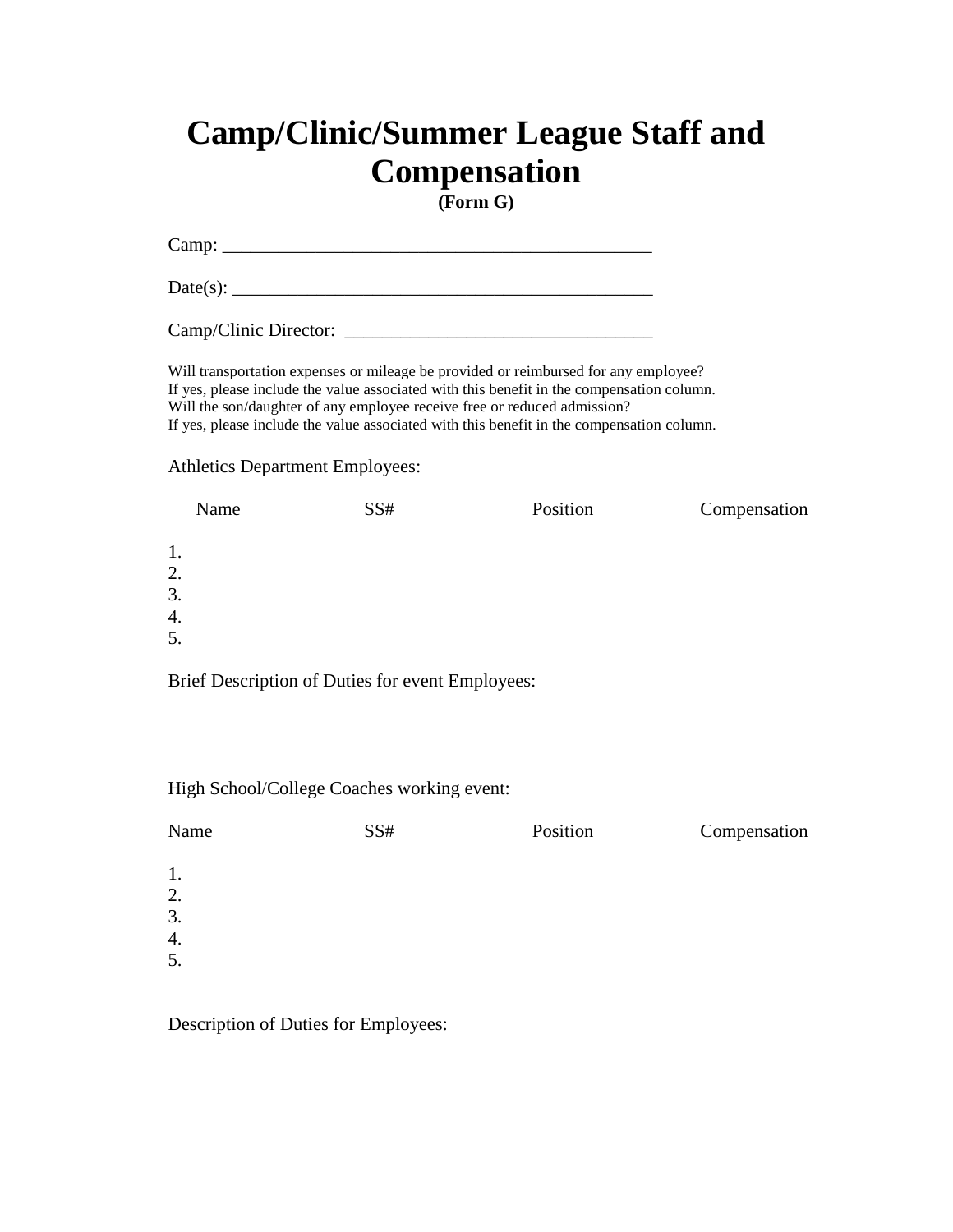Others working camp, clinic or summer league as non TPS employees:<br>Name SS# Position

Compensation 1.

- 2.
- 3.
- 4.
- 5.

Description of Duties for Employees:

| <b>Director of Athletics</b>                          | Date |
|-------------------------------------------------------|------|
| <b>Associate Director of Athletics for Compliance</b> | Date |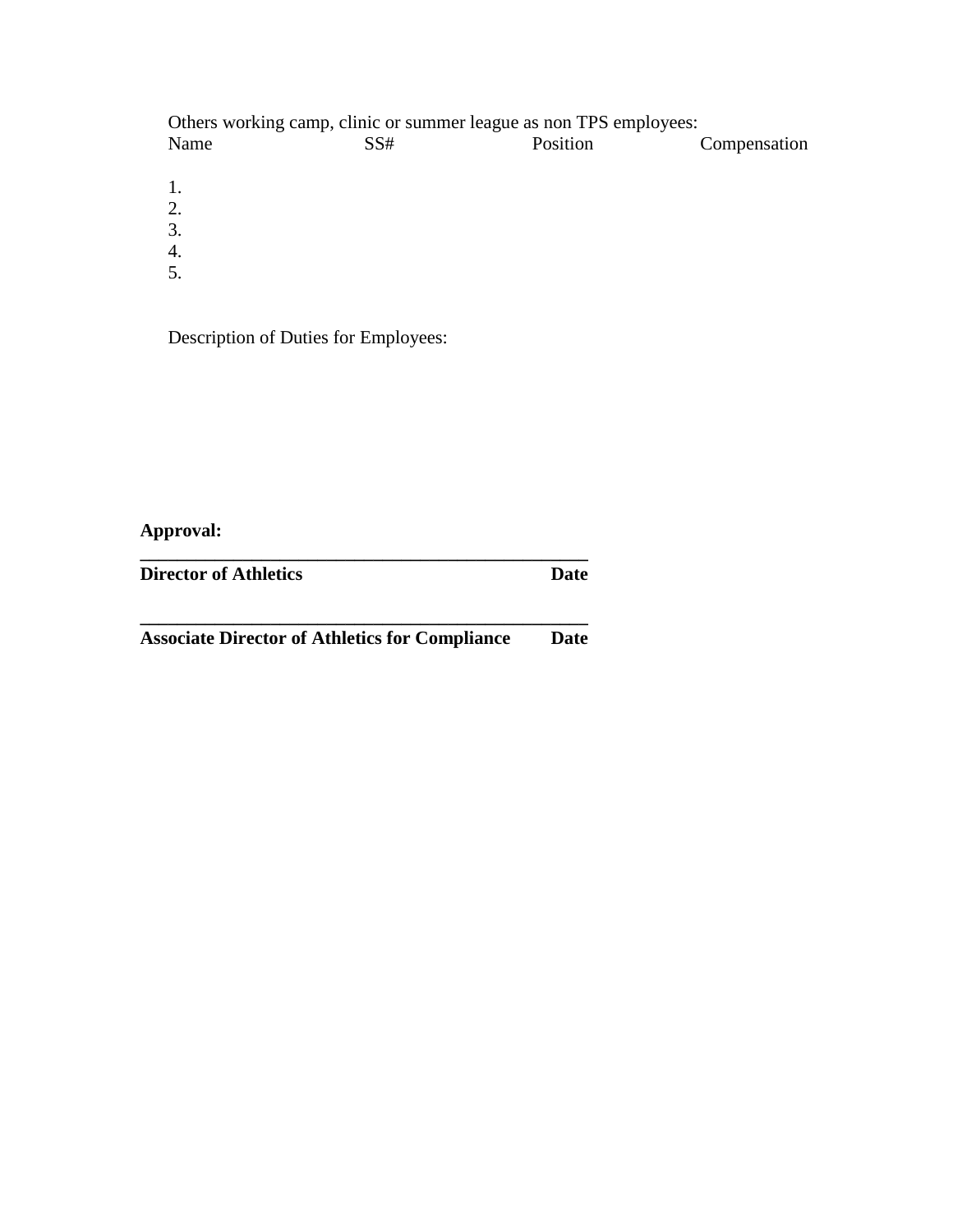## **Camp/Clinic/Summer league Schedule of Camp Events**

**(Form H)**

Camp: \_\_\_\_\_\_\_\_\_\_\_\_\_\_\_\_\_\_\_\_\_\_\_\_\_\_\_\_\_\_\_\_\_\_\_\_\_\_\_\_\_\_\_\_\_\_

 $Date(s):$ 

Date(s): \_\_\_\_\_\_\_\_\_\_ Time Frame (include meals) Location of Special Events

\*\*\*INCLUDE ADDITIONAL SHEET IF NEEDED\*\*\*

**Approval:**

**Director of Athletics** Date

**Assistant Director of Athletics/Compliance Date**

**\_\_\_\_\_\_\_\_\_\_\_\_\_\_\_\_\_\_\_\_\_\_\_\_\_\_\_\_\_\_\_\_\_\_\_\_\_\_\_\_\_\_\_\_\_\_\_\_\_**